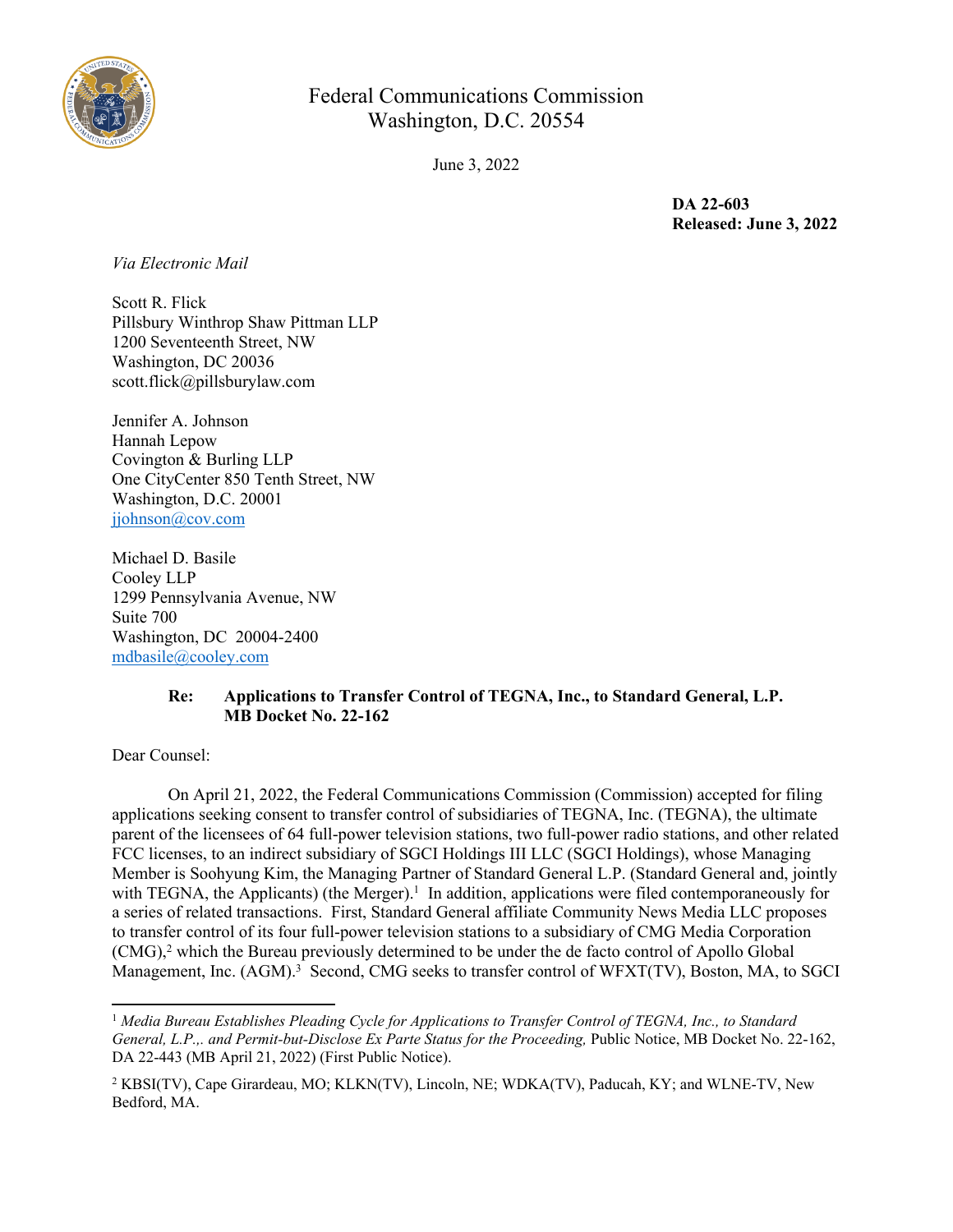Holdings. Finally, immediately upon consummation of the Merger, post-merger TEGNA (Combined Company) proposes to assign the licenses of four full-power television stations to indirect, wholly-owned subsidiaries of CMG.<sup>4</sup>

On May 20, 2022, the Media Bureau (Bureau) extended the pleading cycle, requiring petitions to deny to be filed by June 22, 2022, oppositions to be filed by July 7, 2022, and replies to be filed by July 18, 2022.<sup>5</sup> In order for the Commission to review the applications and make the necessary public interest finding under Section 310(d) of the Communications Act of 1934, as amended (the Act),<sup>6</sup> the Bureau is seeking limited additional documents and information.

Accordingly, pursuant to Section 308(b) of the Act, we request that the Applicants provide the requested documents and written responses for each request set forth in the Attachment and amend the applications to reflect such responses. In order to maintain the extended pleading cycle discussed above, and the filing cycle set out in the Public Notice being issued simultaneously with this request, Applicants' responses are due no later than June 13, 2022.

For instructions on how to identify and organize the documents and written responses called for by this request, please see the instructions in the Attachment. Your responses should be filed with Marlene H. Dortch, Secretary of the Commission, through the Commission's Electronic Comment Filing System (ECFS), under reference number MB Docket No. 22-162.<sup>7</sup> For any responses that contain confidential or proprietary information, please follow the filing instructions set forth in the Protective Order released today, June 3, 2022.

For any electronic filings in response to this letter made using the Commission's Electronic Filing System, please also serve the documents via e-mail to David Brown at [david.brown@fcc.gov.](mailto:david.brown@fcc.gov) If you have any questions regarding this matter, please contact David Brown, [david.brown@fcc.gov,](mailto:david.brown@fcc.gov) Deputy Chief, Video Division, Media Bureau, at (301) 908-5926, or Chris Robbins, chris.robbins@fcc.gov, Video Division, (202) 418-0685.

Sincerely,

Holly Saurer Chief, Media Bureau

Enclosures

6 47 U.S.C. § 3l0(d).

<sup>3</sup> *Terrier Media Buyer, Inc*., Declaratory Ruling, 34 FCC Rcd 10544, 10549, paras. 14-15 (MB 2019).

<sup>4</sup> KVUE(TV), Austin, TX; KMPX(TV), Decatur, TX; KHOU(TV), Houston, TX; and KTBU(TV), Conroe, TX.

<sup>5</sup> *Media Bureau Extends Pleading Cycle for Applications to Transfer Control of TEGNA, Inc., to Standard General, L.P.*, Public Notice, MB Docket no. 22-162, DA 22-562 (MB May 20, 2022) (Second Public Notice).

 $<sup>7</sup>$  If it is not possible to submit the responses electronically, please file in accordance with the instructions for paper</sup> filers set forth in the April 21, 2022 First Public Notice.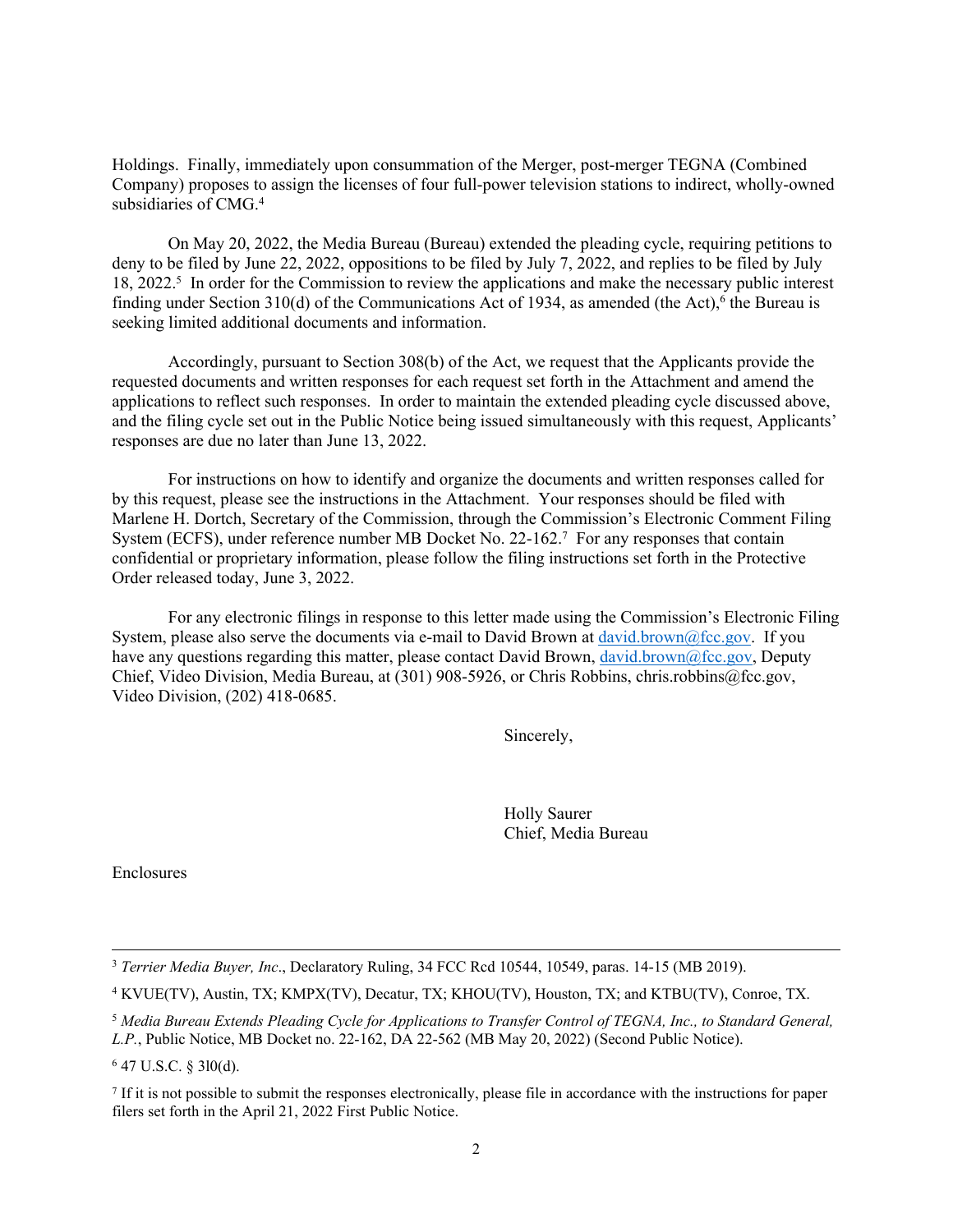## **ATTACHMENT**

#### **Inquiries: Information and Documents to be Provided**

The Applicants must provide the information and documents requested below, in accordance with the Instructions and Definitions below, by June 13, 2022, as set forth above.

Unless otherwise indicated, the time period covered by this Information Request is April 21, 2022, to current.

### **Requests for Documents**

(1) Submit all documents submitted to the Department of Justice and Federal Trade Commission and designated as either  $4(c)$ ,  $4(d)$ , or V documents, in connection with required clearance of the proposed transactions under the Hart-Scott-Rodino Antitrust Improvements Act and related regulations and instructions. If at all possible, we request that the Applicants use the same system of identification as used in the Department of Justice and Federal Trade Commission filings.

## **Requests for Information**

(1) Describe the Combined Company's anticipated retransmission negotiating strategy Post-Transaction. Does the Combined Company anticipate jointly negotiating retransmission consent agreements or otherwise coordinating with AGM regarding the carriage of stations in Overlap Markets or Non-Overlap Markets Post-Transaction?

(2) Do the Combined Company and AGM intend to enter into (or have they already entered into) any Sharing Agreements, or any other agreements, including related to programming, operations, or sale of advertising, whether or not such agreements involve stations in the same market? If so, please describe.

(3) Provide a detailed explanation with supporting data describing how the Applicants anticipate the Transaction would serve the public interest in general and, more specifically, how the Transaction would improve local programming in the affected markets through investment in local content and production capabilities, including specific business synergies and efficiencies that would facilitate such investment or otherwise aid the operation of the stations, were the proposed Transaction to be consummated.

(4) Describe any changes regarding the composition of series A preferred shareholders since the filing of the Applications and submission of Exhibits B and C of the Contribution, Exchange and Merger Agreement, as well as a narrative description of any changes to the rights and/or restrictions of the series A and B preferred shareholders contained in Exhibits B and C of the Contribution, Exchange and Merger Agreement submitted with the Applications.

(5) Provide an accurate and detailed accounting of the impact the Transaction is expected to have in terms of anticipated staffing reductions.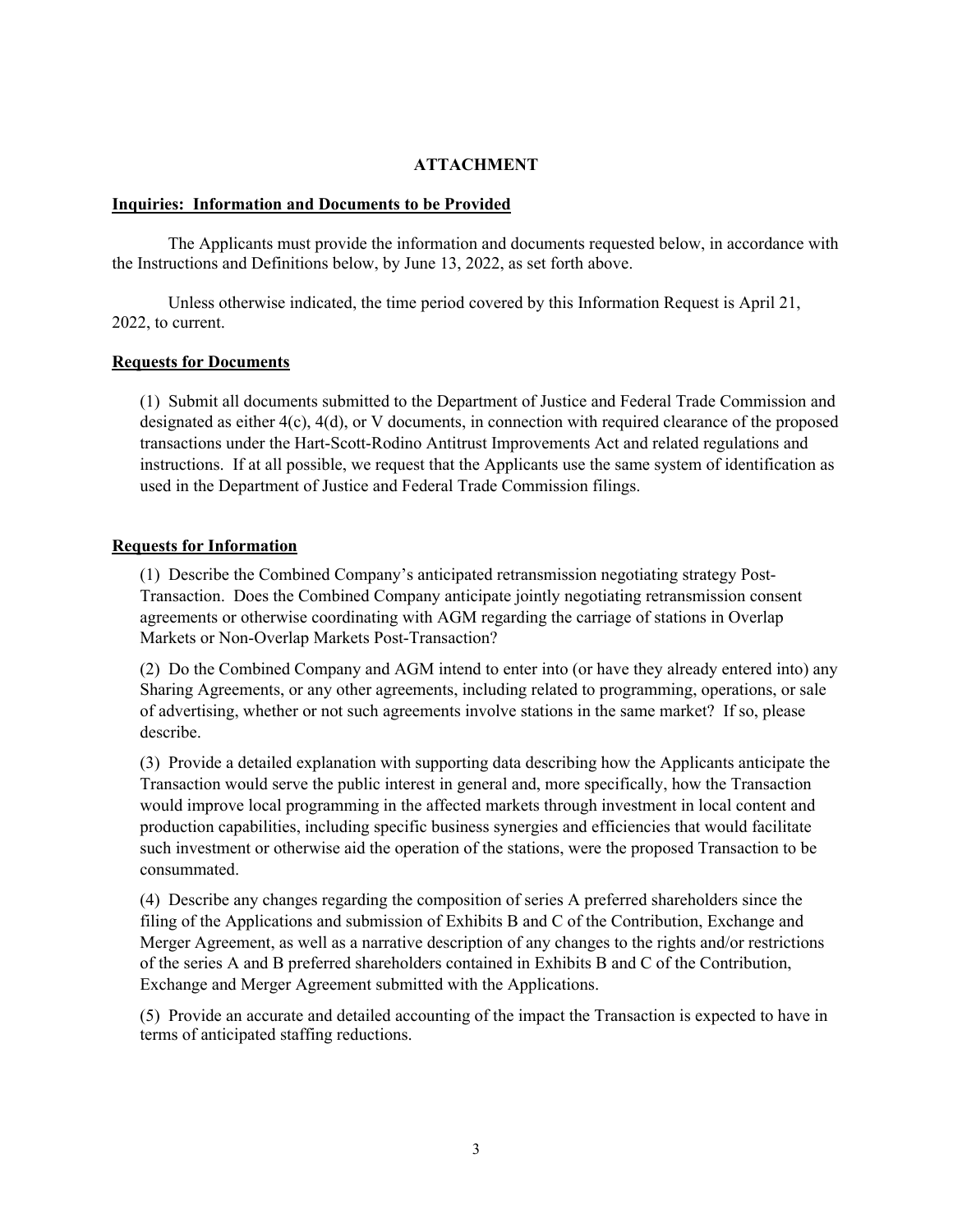**Affidavit Requirement**. We direct the Applicants to support their answers with an affidavit or declaration under penalty of perjury, signed and dated by an authorized officer of TEGNA, Standard General, and AGM with personal knowledge of the representations provided in the responses. The affidavit or declaration must verify the truth and accuracy of the information therein, state that all of the documents and information requested by this letter that is in the Company's possession, custody, control, or knowledge has been produced, and state that any and all documents provided in its answers are true and accurate copies of the original documents. In addition to such general affidavit or declaration of the authorized officer of TEGNA, Standard General, and AGM described above, if such officer (or any other affiant or declarant) is relying on the personal knowledge of any other individual rather than his or her own knowledge, and if multiple employees contribute to the answer, TEGNA, Standard General, and AGM shall provide separate affidavits or declarations of each such individual with personal knowledge that identify clearly to which answers the affiant or declarant with such personal knowledge is attesting. All such declarations provided must comply with Section 1.16 of the Rules,<sup>8</sup> and be substantially in the form set forth therein. Failure to so support the Company's answers could subject it to forfeiture.<sup>9</sup>

**Definitions.** The following definitions apply only to this Information Request. They are not intended to set or modify precedent outside the context of this document. In this Information Request, the following terms shall have the following meanings (such meanings to be equally applicable to both the singular and plural forms of the terms defined):

1. The term "TEGNA" means TEGNA, Inc., and its Subsidiaries and Affiliates.

2. The terms "Standard General" means Standard General, L.P., and its Subsidiaries and Affiliates.

3. The term "AGM" means Apollo Global Management, Inc., and all of its Subsidiaries and Affiliates, including, specifically, CMG Media Corporation and its subsidiaries and affiliates.

4. The term "Applicants" means TEGNA, Standard General, and AGM.

5. The term "Applications" means the series of applications listed in the attachment to the April 21, 2022, Public Notice.

6. The term "Transaction" includes the proposed merger of TEGNA and Standard General and the related transactions the applications for which were approved for filing on April 21, 2022.

7. The term "Post-Transaction" refers to the time period following consummation of the proposed Transaction as approved by the Commission.

8. The term "Combined Company" means the Post-Transaction entity holding, controlling, or having an attributable interest in the FCC licenses that are currently held by, controlled by, or attributed to TEGNA and Standard General, respectively.

9. The term "Multichannel Video Programming Distributor" or "MVPD" means an entity, including a cable operator, which is engaged in the business of making available for purchase, by subscribers or customers, multiple channels of Video Programming.

10. The term "DMA" means Designated Market Area, which are the geographic areas in the United States in which local television viewing is measured by Nielsen Media Research.

<sup>8</sup> *See* 47 CFR § 1.16.

<sup>9</sup> *SBC Commc'ns, Inc.*, 17 FCC Rcd at 7600, para. 28 (2002) (imposing a \$100,000 penalty for failing to submit a sworn written response).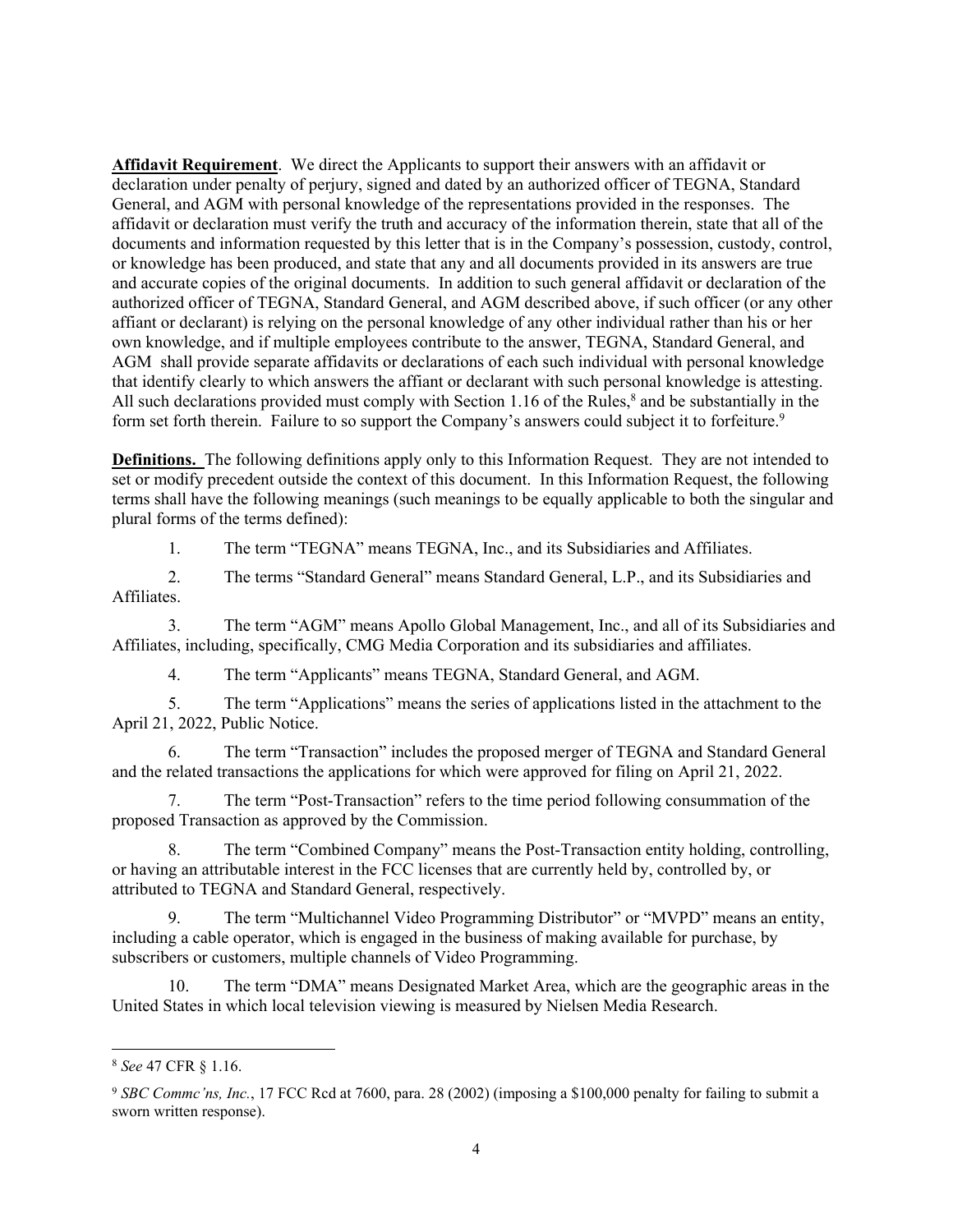11. The term "Overlap Market" shall mean any DMA in which the Combined Company and AGM both shall own, control, and/or have an attributable interest in a full-power broadcast television station Post-Transaction.

12. The term "Non-Overlap Market" shall mean any DMA in which the Combined Company and AGM will not both own, control or have an attributable interest in a full-power broadcast television station Post-Transaction.

13. The term "Sharing Agreement" means (1) any "time brokerage" or "local marketing" agreements as defined in 47 CFR § 73.3555, Note 2(j); (2) any joint sales agreements as defined in 47 CFR  $\S$  73.3555, Note 2(k); (3) any agreement for the provision of any payroll, personnel, maintenance, or other administrative services, including, but not limited to agreements styled as "shared services agreements;" and (4) any agreement for the lease of facilities of a broadcast television station.

14. The terms "and" and "or" have both conjunctive and disjunctive meanings.

15. The word "any" shall be construed to include the word "all," and the word "all" shall be construed to include the word "any." The word "each" shall be construed to include the word "every," and the word "every" shall be construed to include the word "each." All words used in the singular should be construed to include the plural, and all words used in the plural should be construed to include the singular.

16. The term "documents" means all computer files and written, recorded, and graphic materials of every kind in the possession, custody, or control of the Applicants. The term "documents" includes without limitation, electronic correspondence, metadata, embedded, hidden and other bibliographic or historical data describing or relating to documents created, revised, or distributed on computers systems, and all duplicates of documents (whether or not identical) in the files of or in the files maintained on behalf of all directors, officers, managers or other supervisory employees, duplicates of documents in all other files that are not identical duplicate of the originals, and duplicates of documents the original of which are not in the possession, custody, or control of the Applicants. The term "documents" includes spreadsheets, as well as underlying cell formulae and other codes. In addition, the term "documents" includes without limitation any amendments, side letters, appendices, or attachments. The term "computer files" includes without limitation information stored in, or accessible through, computer or other information retrieval systems. Thus, the Applicants should produce documents that exist in machine-readable form, including documents stored in personal computers, portable computers, workstations, minicomputers, mainframes, servers, backup disks and tapes and archive disks and tapes, and other forms of offline storage, whether on or off the Applicants' premises. Electronic mail messages should also be provided, even if only available on backup or archive tapes or disks. Computer files shall be printed and produced in hard copy or produced in machine-readable form (provided that Commission staff determine prior to submission that it would be in a format that allows the Commission to use the computer files), together with instruction and all other materials necessary to use or interpret the data. Unless otherwise specified, the term "documents" excludes bills of lading, invoices, purchase orders, customs declarations, and other similar documents of a purely transactional nature and also excludes architectural plans and engineering blueprints. Where more than one identical copy of a requested document exists, the Applicants shall only produce one representative copy.